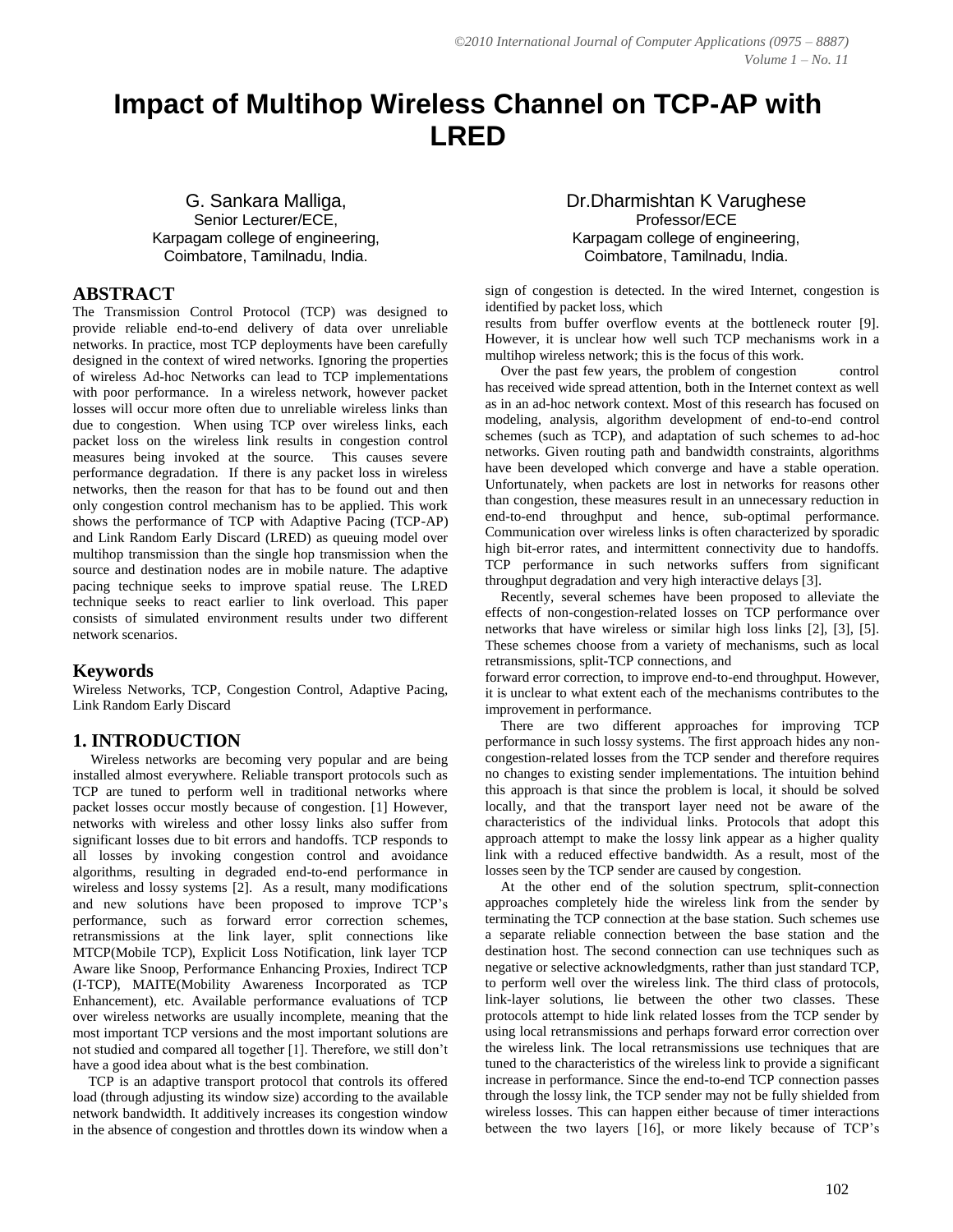duplicate acknowledgments causing sender fast retransmissions even for segments that are locally retransmitted.

In TCP, reliability is achieved by retransmitting lost packets. Thus, each TCP sender maintains a running average of the estimated round trip delay and the average deviation derived from it. Packets will be retransmitted if the sender receives no acknowledgment (ACK) within a certain timeout interval (e.g., the sum of smoothed round trip delay and four times the average deviation) or receives duplicate acknowledgments. Due to the inherent reliability of wired networks, there is an implicit assumption made by TCP that any packet loss is due to congestion[3]. To reduce congestion, TCP invokes its congestion control mechanisms whenever any packet loss is detected.

Consider the problem of congestion control over wireless multihop networks. Nodes in such networks are radio equipped, and communicate by broadcasting over wireless links. Communication paths between nodes which are not in radio range of each other are established by intermediate nodes acting as relays to forward data toward the destination. The diverse applications of such networks range from community based roof-top networks to large-scale adhoc networks.

#### **2. BACKGROUND**

Consider a static, multi hop, wireless ad-hoc network. A single wireless channel is shared for transmissions, and only receives within the transmission range of the sender can receive the packets. The IEEE 802.11 Distributed Coordination Function, the de facto access method used in ad-hoc networks, serves as the wireless MAC protocol. In IEEE 802.11, each packet transmission is preceded by a control handshake of RTS/CTS(Request To Send/Clear To Send) messages. Upon overhearing the handshake, the nodes in the neighbourhood of both the sender and the receiver defer their transmissions until the subsequent DATA-ACK transmissions are completed [4].

Failures in the transmission of control and data packets are usually caused either by the effect of the Hidden Terminal, or by channel errors. [9] Specifically, the sender drops the DATA packet after sending the RTS message seven times and does not

receive a CTS from the receiver. DATA packets are dropped after four retransmissions without receiving an ACK.



**Figure 1. Spatial reuse and contention. An example of 8 hop chain. Optimal spatial reuse is achieved when nodes {A, D, G} and nodes {B, C, E} are scheduled for transmission alternatively. Node D is the hidden terminal for transmission A→B.**

Even though the RTS/CTS handshake is employed, hidden terminal problem still persists in an IEEE 802.11 ad-hoc network. A hidden terminal is a potential sending node in the receiver's neighbourhood, which cannot detect the sender and may disrupt the current packet transmission. Consider Figure 1 as an example, in which two adjacent nodes are about 200m apart. The current hardware specifies that for each wireless node, its transmission range is about 250m, its carrier sensing range is 550m, and its interference range is about 550m. The potential sending node D is a hidden terminal of the current transmission pair A − B. When A and B are initiating RTS-CTS handshake, D cannot hear CTS since it is out of the 250m transmission range of node B. Besides, D cannot sense A's DATA transmission since A is out of D's 550m carrier sensing range. Therefore, D may transmit to its intended receiver E at any time. When D is transmitting to E, it will cause collisions at B, since D is within the 550m interference range for B. Therefore, hidden terminal D will cause contention loss at node B. Location-dependent contention, together with multi-hop packet forwarding, also allows for spatial channel reuse.

Specifically, any two transmissions that are not interfering with each other can potentially occur simultaneously; this improves aggregate channel utilization. Figure (1) illustrates an example for spatial reuse, in which pairs of A-B and E-F may transmit simultaneously, but simultaneous transmissions from pairs of A-B and C-D will collide. Improving spatial reuse will result in increased TCP throughput.

#### **3. OVERVIEW OF TCP**

Before diving into the detailed discussion of questions such as *why TCP performs poorly in wireless networks* and *how TCP performance can be improved*, it is necessary to prepare by presenting an overview of not only the basic functionality of TCP but also the state-of-the-art in TCP. [4] The basic functions of TCP as a transport layer protocol include flow control, error recovery and congestion control, while the state-of-the-art techniques include fast retransmission and recovery, selective acknowledgment, etc., mainly focusing on how to promptly and effectively respond to network congestion.

It is well known that TCP is a connection-oriented transport protocol that is aimed at guaranteeing end-to-end reliable ordered delivery of data packets over wired networks. For this purpose, basic functionalities such as flow control, error control, and congestion control are indispensable. While these functions have a clean-cut definition of their own, in practice they are closely coupled with one another in TCP implementation. It turns out that in wired networks, almost all the packet losses are due to network congestion rather than transmission errors. Thus, in addition to retransmission, TCP responds to packet losses by invoking its congestion control mechanism.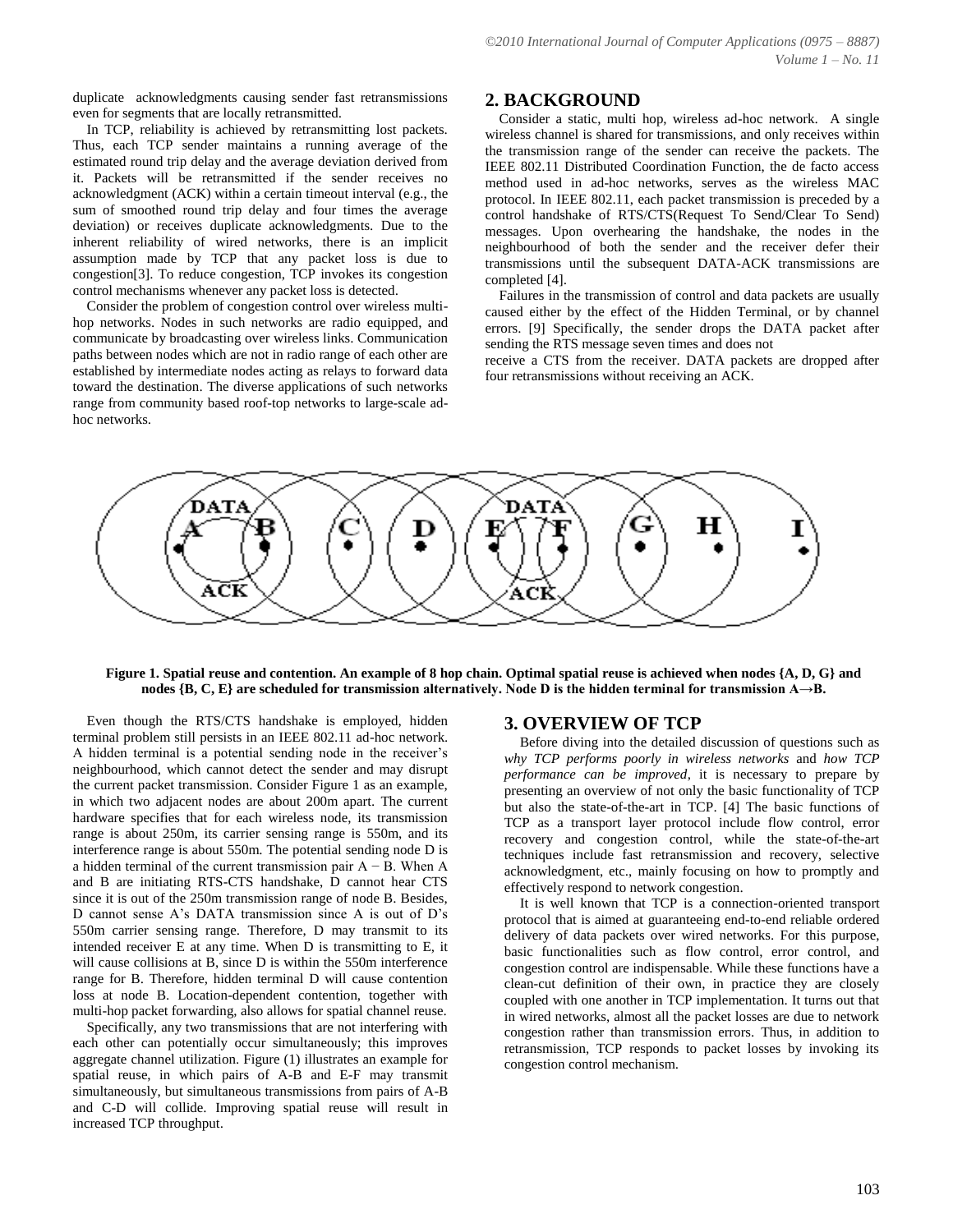# **4. TCP'S CHALLENGES IN AD-HOC NETWORKS**

The performance of TCP degrades in Ad-hoc networks. This is because TCP has to face new challenges due to several reasons specific to these networks: lossy channels, hidden and exposed stations, path asymmetry, network partitions, route failures, and power constraints [4].

## **4.1. Channel Errors**

In wireless channels, relatively high bit error rate because of multipath fading and shadowing may corrupt packets in transmission, leading to the losses of TCP data segments or ACKs. If it cannot receive the ACK within the retransmission timeout, the TCP sender immediately reduces its congestion window to one segment, exponentially backs off its Retransmission Time-Out (RTO) and retransmits the lost packets. Intermittent channel errors may thus cause the congestion window size at the sender to remain small, thereby resulting in low TCP throughput.

## **4.2. Mobility**

Cellular networks are characterized by handoffs due to user mobility. Normally, handoffs may cause temporary disconnections, resulting in packet losses and delay. TCP will suffer a lot if it treats such losses as congestion and invokes unnecessary congestion control mechanisms. The handoffs are expected to be more frequent in next generation cellular networks as the micro-cellular structure is adopted to accommodate an increasing number of users. Thing could be worse if TCP cannot handle handoffs gracefully. Similar problems may occur in wireless LAN, as mobile users will also encounter communication interruptions if they move to the edge of the transmission range of the access point.

## **4.3. Asymmetry**

In wireless networks, the wireless link between a base station and a mobile terminal in nature is asymmetric. Compared with the base station, the mobile terminal has limited power, processing capability, and buffer space. Another asymmetry stems from the vastly different characteristics of wired links and wireless links. The former is reliable and has large bandwidth while the latter is error-prone and has limited and highly variable bandwidth. For example, the bandwidth of a typical Ethernet is 10Mbps (100Mbps or even higher for fast Ethernet) while the highest bandwidth for 3G networks is only about 2Mbps. Therefore, the wireless link is very likely to become the bottleneck of TCP connections.

## **4.4. Lossy channels**

The main causes of errors in wireless channel are the following: Signal attenuation: This is due to a decrease in the intensity of the electromagnetic energy at the receiver (e.g. due to long distance), which leads to low signal-to-noise ratio (SNR).

Doppler shift: This is due to the relative velocities of the transmitter and the receiver. Doppler shift causes frequency shifts in the arriving signal, thereby complicating the successful reception of the signal.

Multipath fading: Electromagnetic waves reflecting off objects or diffracting around objects can result in the signal traveling over multiple paths from the transmitter to the receiver. Multipath propagation can lead to fluctuations in the amplitude, phase, and geographical angle of the signal received at a receiver.

In order to increase the success of transmissions, link layer protocols implement the following techniques: Automatic Repeat reQuest (ARQ), or Forward Error Correction (FEC), or both. For example, IEEE 802.11 implements ARQ, so when a transmitter detects an error, it will retransmit the frame, error detection is timer based. Bluetooth implements both ARQ and FEC on some synchronous and asynchronous connections.

Note that packets transmitted over a fading channel may cause routing protocol to incorrectly conclude that there is a new onehop neighbor. This one-hop neighbor could provide a shorter route to even more distant nodes. Unfortunately, this new shorter route is usually unreliable.

## **4.5. Hidden and Exposed stations**

In Ad-hoc networks, stations may rely on physical carriersensing mechanism to determine idle channel, such as in the IEEE 802.11 DCF function. This sensing mechanism does not solve completely the hidden station and the exposed station problems. Before explaining these problems, we need to clarify the "transmission range" term.





**Figure 2. Hidden terminal problem: Packets sent to B by A and C will collide at B.**

The transmission range is the range, with respect to the transmitting station, within which a transmitted packet can be successfully received. A typical hidden terminal situation is depicted in Figure (2). Stations A and C have a frame to transmit to station B. Station A cannot detect C's transmission because it is outside the transmission range of C. Station C (resp. A) is therefore "hidden" to station A (resp. C). Since A and C transmission areas are not disjoint, there will be packet collisions at B. These collisions make the transmission from A and C toward B problematic. To alleviate the hidden station problem, virtual carrier sensing has been introduced. It is based on a two-way handshaking that precedes data transmission. Specifically, the source station transmits a short control frame, called Request-To-Send (RTS), to the destination station. Upon receiving the RTS frame, the destination station replies by a Clear-To-Send (CTS) frame, indicating that it is ready to receive the data frame. Both RTS and CTS frames contain the total duration of the data transmission. All stations receiving either RTS or CTS will keep silent during the data transmission period (e.g. station C in Figure (2)).

However, the hidden station problem may persist in IEEE 802.11 Ad-hoc networks even with the use of the RTS/CTS handshake. This is due to the fact that the power needed for interrupting a packet reception is much lower than that of delivering a packet successfully. In other words, node's transmission range is smaller than the sensing node range. The exposed station problem results from a situation where a transmission has to be delayed because of the transmission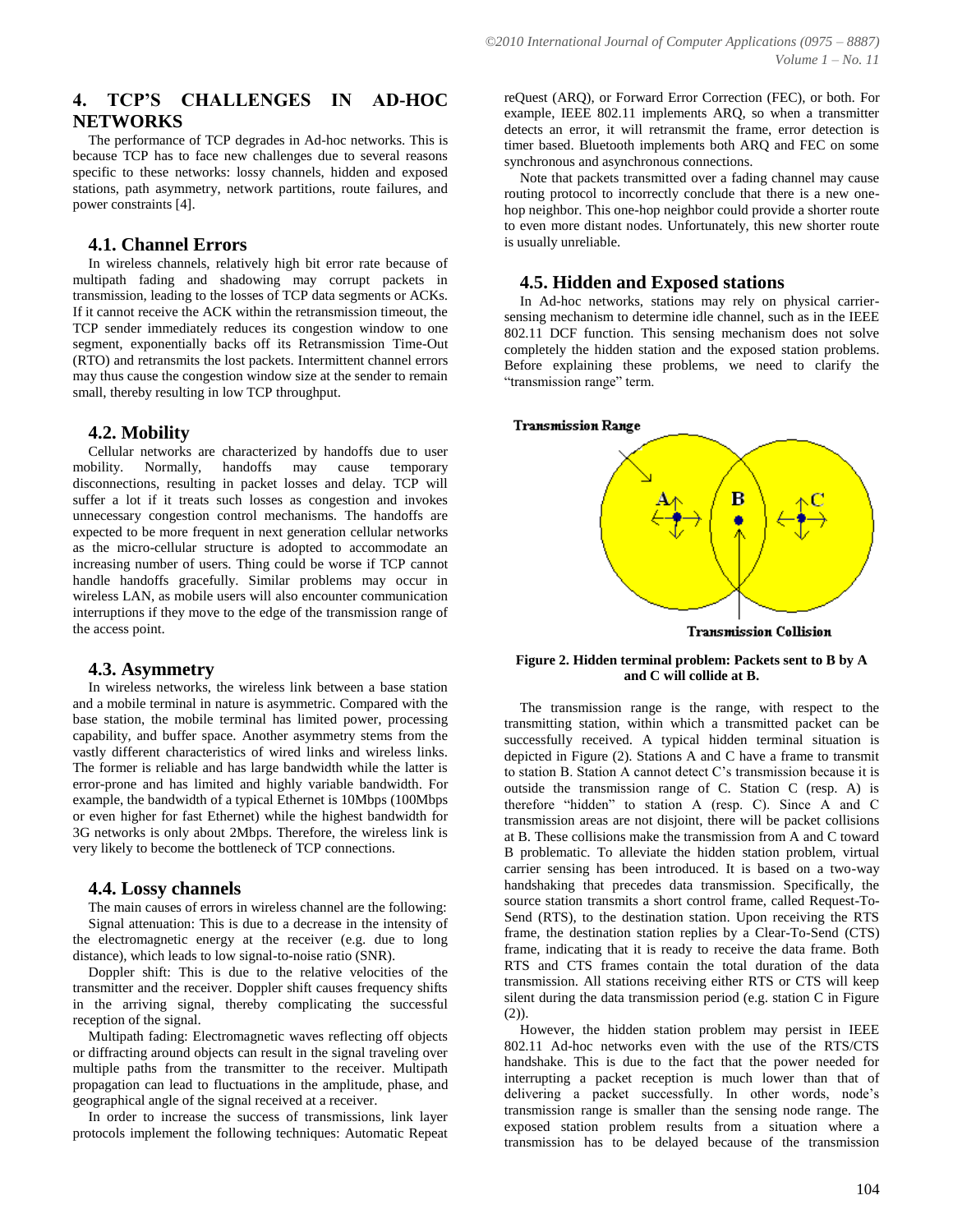between two other stations within the sender's transmission range. In Figure (3), we show a typical scenario where the exposed terminal problem occurs. Let us assume that A and C are within B's transmission range, and A is outside C's transmission range. Let us also assume that B is transmitting to A, and C has a frame to be transmitted to D. According to the carrier sense mechanism, C senses a busy channel because of B's transmission.

Therefore, station C will refrain from transmitting to D, although this transmission would not cause interference at A. The exposed station problem may thus result in a reduction of channel utilization. It is worth noting that hidden terminal and exposed terminal problems are correlated with the transmission range. By increasing the transmission range, the hidden terminal problem occurs less frequently. On the other hand, the exposed terminal problem becomes more important as the transmission range identifies the area affected by a single transmission.

#### **B's Transmission Range**



**Figure 3. Exposed terminal problem: Because of B's transmission C refrains transmission to D.**

#### **4.6. Path asymmetry**

Path asymmetry in Ad-hoc networks may appear in several forms like bandwidth asymmetry, loss rate asymmetry and route asymmetry.

Bandwidth asymmetry: Satellite networks suffer from high bandwidth asymmetry, resulting from various engineering tradeoffs (such as power, mass, and volume), as well as the fact that for space scientific missions, most of the data originates at the satellite and flows to the earth. The return link is not used, in general, for data transferring. For example, in broadcast satellite networks the ratio of the bandwidth of the satellite-earth link over the bandwidth of the earth-satellite link is about 1000. On the other hand in Ad-hoc networks, the degree of bandwidth asymmetry is not very high. For example, the bandwidth ratio lies between 2 and 54 in Ad-hoc networks that implement the IEEE 802.11 version g protocol. The asymmetry results from the use of different transmission rates. Because of this different transmission rates, even symmetric source destination paths may suffer from bandwidth asymmetry.

Loss rate asymmetry: This type of asymmetry takes place when the backward path is significantly more lossy than the forward path. In Ad-hoc networks, this asymmetry is due to the fact that packet losses depend on local constraints that can vary from place to place. Note that loss rate asymmetry may produce bandwidth asymmetry. For example, in multi-rate IEEE 802.11 protocol versions, senders may use the Auto-Rate-Fallback (ARF) algorithm for transmission rate selection. With ARF, senders attempt to use higher transmission rates after consecutive transmission successes, and revert to lower rates after failures. So,

as the loss rate increases the sender will keep using low transmission rates.

Route asymmetry: Unlike the previous two forms of asymmetry, where the forward path and the backward path can be the same, route asymmetry implies that distinct paths are used for TCP data and TCP ACKs. This asymmetry may be artifact of the routing protocol used. Route asymmetry increases routing overheads and packet losses in case of high degree of mobility. Because when nodes move, using a distinct forward and reverse routes increases the probability of route failures experienced by TCP connections. However, this is not the case of static networks or networks that have low degree of mobility, like the case of a network with routes of high lifetime compared to the session transfer time. So, it is up to the routing protocols to select symmetric paths when such routes are available in the case of Adhoc networks of high mobility.

In the context of satellite networks, there has been a lot of research on how to improve TCP performance. But since satellite networks are out of the scope of the report, we will limit ourselves to list three techniques introduced by these proposals, which we believe might be useful in Ad-hoc networks.

The first one is "TCP header compression" that reduces the size of the TCP ACKs on the backward path. The second one is "ACK filtering" that reduces the number of TCP ACKs transmitted, by taking advantage of the fact that TCP ACKs are cumulative. The third one is "ACK congestion control" that let the receiver also control the congestion on the backward path. This is done by dynamically maintaining a delayed-ACK factor d by the receiver, and by sending one ACK for every d data packet received. The difference between ACK filtering and ACK congestion control is that the first one is a link layer technique that can be implemented at intermediate nodes, however the second one is a TCP layer technique that is implemented at the TCP sink. Unfortunately, these techniques alone cause problems such as increasing sender's burst traffic and also slowing down the sender's congestion window growth. So, it is necessary to adapt the sender congestion control algorithm to avoid these problems.

The adaptive delayed-ACK proposed in aims to reduce the contention on the channel, by reducing the number of TCP ACKs transmitted. This proposal also alleviates the asymmetry problem in SANETs. We have not found any other proposal dealing with the asymmetry problem in Ad-hoc networks.

## **4.7. Network partition**

An Ad-hoc network can be represented by a simple graph G. Mobile stations are the "vertices". A successful transmission between two stations is an undirected "edge". Network partition happens when G is disconnected. The main reason of this disconnection in MANETs is node mobility. Another factor the can lead to network partition is energy constrained operation of nodes. An example of network partition illustrated in Figure 4. In this figure, dashed lines are the links between nodes. When node D moves away from node C this results in a partition of the network into two separate components. Clearly, the TCP agent of node A can not receive the TCP ACK transmitted by node F. If the disconnectivity persists for a duration greater than the retransmission timeout (RTO) of node A, the TCP agent will trigger the exponential backoff algorithm [3], which consists of doubling the RTO whenever the timeout expires. Originally, TCP does not have indication about the exact time of network reconnection. This lack of indication may lead to long idle periods during which the network is connected again, but TCP is still in the backoff state.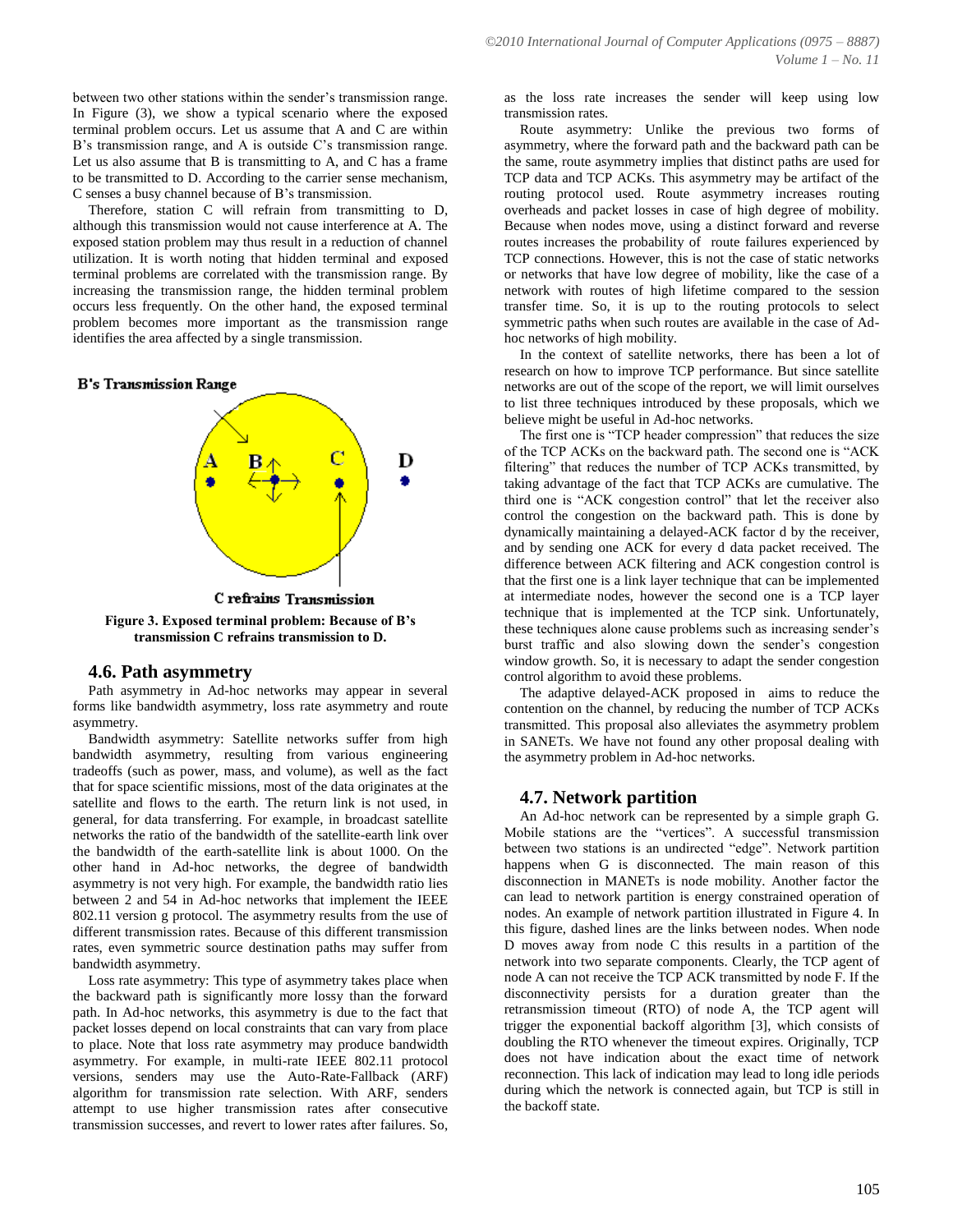

**Figure 4. Network partition scenario: When D is moving away from C. The network is reconnected when E is moving toward C.**

#### **4.8. Routing failures**

In wired networks route failures occur very rarely. In MANETs they are frequent events. The main cause of route failures is node mobility. Another factor that can lead to route failures is the link failures due to the contention on the wireless channel, which is the main cause of TCP performance degradation. The route reestablishment duration after route failure in Ad-hoc networks depends on the underlying routing protocol, mobility pattern of mobile nodes, and traffic characteristics. As already discussed in Section II-D, if TCP sender's does not have indications on the route re-establishment event, the throughput and session delay will degrade because of the large idle time. Also, if the new route established is longer or shorter, in term of hops, than the old route TCP will face a brutal fluctuation in Round Trip Time (RTT).

In addition, in Ad-hoc networks, routing protocols that rely on broadcast Hello messages to detect neighbors' reachability, may suffer from the "communication gray zones" problem. In these zones data messages cannot be exchanged although broadcast Hello messages and control frames indicate that neighbors are reachable. So on sending a data messages, routing protocols will experience routing failures. In Lundgren et al. have conducted experiments and have subsequently concluded that the origin of this problem is heterogeneous transmission rates, absence of acknowledgment for broadcast packets, small packet size of Hello messages, and fluctuations of wireless links.

#### **4.9. Power constraints**

Because batteries carried by each mobile node have limited power supply, processing power is limited. This is a major issue in Ad-hoc networks, as each node is acting as an end system and as a router at the same time, with the implication that additional energy is required to forward and relay packets. TCP must use this scarce power resource in an "efficient" manner. Here, efficiency means minimizing the number of unnecessary retransmissions at the transport layer as well as at the link layer2. In general, in Ad-hoc networks there are two correlated power problems: the first one is "power saving" that aims at reducing the power consumption; the second one is "power control" that aims at adjusting the transmission power of mobile nodes. Power saving strategies have been investigated at several levels of a mobile device including the physical layer transmissions, the operation systems, and the applications. Power control can be jointly used with routing or transport agents to improve the performance of Ad-hoc networks power constraints communications reveal also the problem of cooperation between nodes, as nodes may not participate in routing and forwarding procedures in order to save battery power.

#### **5. CONGESTION CONTROL**

Congestion control is a distributed algorithm to share network resources among competing users. It is important in situations where the availability of resources and the set of competing users vary over time unpredictably, yet efficient sharing is desired. These constraints, unpredictable supply and demand and efficient operation, necessarily lead to feedback control as the preferred approach, where traffic sources dynamically adapt their rates to congestion in their paths. On the Internet, this is performed by the Transmission Control Protocol (TCP) in source and destination computers involved in data transfers.

First, queuing delay can be more accurately estimated than loss probability both because packet losses in networks with large bandwidth-delay product are rare events (probability on the order 10−8 or smaller), and because loss samples provide coarser information than queuing delay samples. Indeed, measurements of delay are noisy, just as those of loss probability. Each measurement of packet loss (whether a packet is lost) provides one bit of information for the filtering of noise, whereas each measurement of queuing delay provides multi-bit information. This makes it easier for an equation-based implementation to stabilize a network into a steady state with a target fairness and high utilization. Second, the dynamics of queuing delay seems to have the right scaling with respect to network capacity. This helps to maintain stability when network scales up in capacity.

#### **6. PROBLEMS AND RELATED STUDIES**

Fu et al. [9] pointed out the hidden terminal problem in wireless multihop networks and experimentally showed that for a chain topology the optimal windows size for which TCP achieves best throughput, is roughly given by 1/4 of the hop count of the path. Furthermore, they proposed two enhancements on the link layer: adaptive pacing to distribute traffic on the link layer among intermediate nodes in a more balanced way and link layer RED to throttle TCP senders when incipient congestion is detected. Using simulation, they showed that depending on the scenario, these link layer enhancements improve TCP goodput by 5% to 30% due to better spatial reuse. Xu et al. [16] proposed the neighborhood RED (NRED) scheme on routing layer to throttle TCP senders when incipient congestion is detected, by purposely dropping TCP packets on intermediate nodes. Nodes forming a neighborhood manage a virtual distributed queue in order to coordinate the packet drops of individual nodes. Using simulation, the authors showed that NRED could substantially improve fairness in multihop wireless networks.

Sundaresam et al. [17] and Chen et al. [18] introduced two new special-purpose transport protocols for multihop wireless networks. Both protocols employ pure rate-based transmission of packets, where the transmission rate is determined using feedback from intermediate nodes along the path. In [17], the authors propose to dynamically adjust the transmission rate according to the maximum packet queuing delay on intermediate nodes along the network path. Chen et al. [18] also proposed an explicit ratebased flow control scheme for multihop wireless network. Using cross-layer information from both the MAC and the routing layer, the sending rate of a flow is conveyed from intermediate nodes along the path in special control headers attached to each data packet.

In contrast to [5], [17], TCP-AP retains the end-to-end semantics of TCP without relying on any cross-layer information from intermediate nodes along the path. As a consequence, TCP-AP can be incrementally deployed, since TCP-AP is not only TCP-friendly, but also TCP compatible.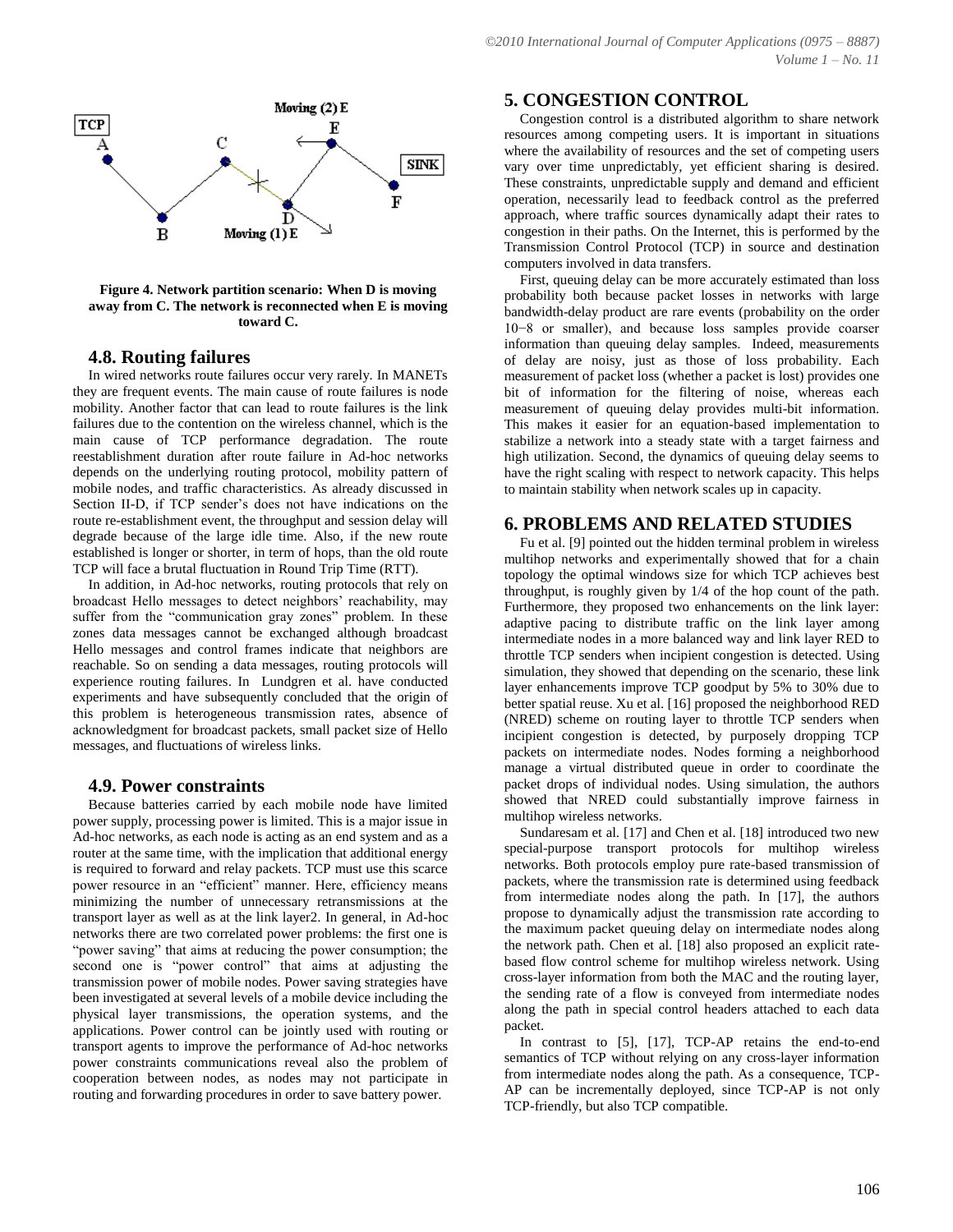Altman and Jiménez [19] proposed a dynamic scheme for delaying ACKs in order to improve TCP throughput in multihop wireless networks. Using simulation, they showed that for an hhop chain, delaying ACKs yields around 50% more throughput for TCP NewReno.

Several authors introduced TCP enhancements for coping with mobility in ad hoc wireless networks over IEEE 802.11. Holland and Vaidya [21] introduced explicit link failure notification (ELFN) as a feedback mechanism from the network in order to help TCP, distinguish congestion losses and losses induced by link failures. Yu [20] proposed two cross-layer communication mechanisms that further improve TCP performance in case of packet losses due to mobility. This work focuses on TCP performance under two different wireless network scenarios. Results may well be utilized together with their findings in order to adapt TCP-AP for mobile wireless multihop networks.

### **7. IMPROVING TCP PERFORMANCE**

This section describes two techniques to improve TCP performance over multihop wireless networks[4]. The link RED(Random Early Discard) technique seeks to react earlier to link overload. The adaptive pacing technique seeks to improve spatial reuse. The combination of these two techniques is able to improve TCP throughput by as much as 30%.

## **7.1. Distributed Link RED (LRED)**

Our Link RED (LRED) algorithm is based on the observation that TCP can potentially benefit from the built-in dropping mechanism of the 802.11 MAC. The main idea is to further tune up wireless link's drop probability, based on the perceived link drops.While the wired RED provides a linearly increasing drop curve as the queue exceeds a minimum value *min th*,LRED does so as the link drop probability exceeds a minimum threshold.

## **Algorithm 1 L-RED:LinkLayerSend(Packet p)**

**Require:** avg\_retry is the average MAC retries for each packet

- 1: **if** avg\_retry < min\_th **then**
- 2: mark\_prob  $\leftarrow 0$
- 3: pacing  $\leftarrow$  ON
- 4: **else**

5:mark\_prob=min{ 
$$
\frac{avg\_retry-min_th}{max_th-min_th}
$$
, max\_p}  
\n6: set pacing OFF  
\n7: end if  
\n8: mark p with mark\_prob  
\n9: MacLayerSend(p, pacing)  
\n10: retry = GetMacRetries()  
\n11: avg\_retry =  $\frac{7}{8}$  avg\_retry +  $\frac{1}{8}$ retry

In LRED, the link layer maintains the average number of the retries for recent packet transmissions. The head-of-line packet is dropped/marked from the buffer with a probability based on this average number. At each node, if the average number of retries is small, say less than *min th*, which means that the node is rarely hidden, packets in the buffer are not dropped/marked. When it gets larger, the dropping/marking probability is computed, and the minimum value of the computed drop probability and a maximum bound *max P* is used. A feature of this algorithm is that it can integrate with ECN enabled TCP flows. Instead of blindly dropping packets, we can simply mark them at the link layer, and thus allow ECN enhanced TCP flows to adapt their offered load without losing any packets. TCP performance is further improved, by paying the moderate cost of a slightly more complex link-layer design.

To summarize, LRED is a simple mechanism that, by monitoring a single parameter –the average number of retries in the packet transmissions at the link-layer, accomplishes three goals: a) It helps to improve TCP throughput, b) It provides TCP an early sign of network overload, and c) It helps to improve interflow fairness.

## **7.2. Adaptive Pacing**

Our second technique seeks to take an adaptive pacing approach at the link-layer. The goal is to improve spatial channel reuse, by distributing traffic among intermediate nodes in a more balanced way, while enhancing the coordination of forwarding nodes along the data path. This design works in concert with the 802.11 MAC.

In the current 802.11 protocol, a node is constrained from contending for the channel by a random backoff period, plus a single packet transmission time that is announced by its immediate downstream node. However, the exposed receiver problem [6] persists due to lack of coordination between nodes that are *two*  hops away from each other. Adaptive pacing solves this problem, without requiring nontrivial modifications to the 802.11, or a second wireless channel [8]. The basic idea is to let a node further back-off an additional packet transmission time when necessary, in addition to its current deferral period (i.e. the random backoff, plus one packet transmission time). This extra backoff interval helps in reducing contention drops caused by exposed receivers, and extends the range of the link-layer coordination from one hop to two hops, along the packet forwarding path.

## **Algorithm 2 Adaptive Pacing**

## **Require: extra\_Backoff = 0**

1: **if** received ACK **then**

2:random\_Backoff  $\leftarrow$  ran\_backoff(cong\_win) {DATA transmission succeeded. Setup the backoff timer}

3: **if** pacing is ON **then**

- 4: extra\_Backoff=TX\_Timed(DATA) + overhead
- 5: **end if**
- 6: backoff  $\leftarrow$  random\_Backoff + extra\_Backoff
- 7: start backoff\_timer
- 8: **end if**

The algorithm works together with LRED as follows: Adaptive pacing is enabled by LRED. When a node finds its average number of retries to be less than *min th*, it calculates its backoff time as usual. When the average number of retries goes beyond *min th*, adaptive pacing is enabled and the backoff period is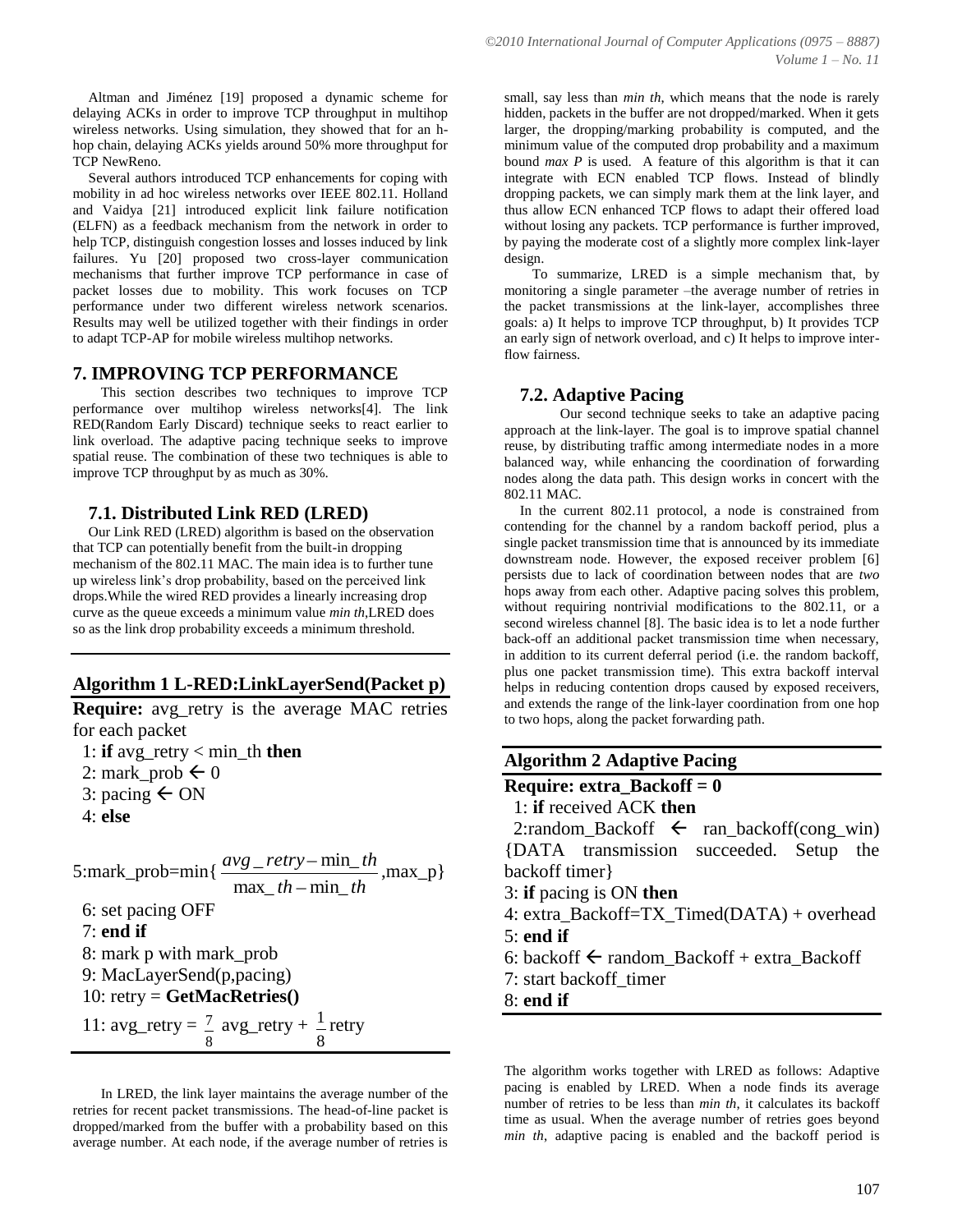increased by an interval equal to the transmission time of the previous data packet. This way, a better coordination among nodes is achieved under different network load.

#### **8. SIMULATION MODEL AND RESULTS**

Here ns-2 network simulator with the CMU extensions for IEEE 802.11 wireless [LAN is](http://lan.is/) used. Here, the two network scenario are considered. In one scenario, that consists of 3 nodes and in another scenario, that consists of 10 nodes. The routing protocol chosen for analysis is AODV. The analysis done in four cases such as: (i) Simple TCP NewReno with queuing DropTail (ii) TCP-AP with queuing DropTail (iii) TCP NewReno with queuing LRED (iv)TCP-AP and queuing LRED.

## **8.1. Simulation scenario I**

This scenario runs a single TCP connection having a 2-nodes network over an area of a size of 500m and 400m. The initial locations of nodes 0 and 1 are (5,2) and (390,385). At time 10 sec, node 0 starts moving towards (20,18) at a speed of 1m/sec. At time 50 sec, node 1 starts moving towards (25,20) at a speed of 15m/sec. The network chosen for analysis is shown in Figure. [5]. The simulation lasts at 150 sec.



**Figure. 5 Simulation Scenario 1 at Simulation Time nearly 10 sec**

## **8.2. Simulation scenario II**

This scenario also runs a single TCP connection between two mobile nodes over an area of 500m by 500m. The initial conditions of nodes 0 and 1 are (50,90) and (450,410) respectively. All other eight nodes are at (250,250). At time 0.1 sec, node 0 moves to (420,100) and node 1 moves to (10,460) with a speed of 5m/s and also all other eight nodes are moving that will be shown in Figure. [6]. Once again at time 100s, node 0 moves towards (2,450) with speed 25 m/s and node 1 moves to (490,40) with 15 m/s speed.



**Figure. 6 Simulation Scenario 2 at Simulation Time nearly 87 sec**

## **8.3. Analysis of simulation results**

For the Network Scenario 1, at the beginning, the nodes are too far away and a connection cannot be set. The first TCP signaling packet is transmitted at time about 40 sec. After 150 sec also node 1 had moved and far away so that transmission can not take place. At the time during 40 sec to 150 sec, node 0 and 1 are able to initiate TCP connection between node 0 and node 1. During that time only performance is good and window size increases and reaches maximum. All other time the window size will be nearly one. This is due to the mobility nature of the node. The AODV routing protocol is creating an alternative route for transmission. The window evolution for the above mentioned cases is given in Figure. [7].



#### **Figure. 7 Window Size for TCP with AP and LRED for Network Scenario 1**

For the Network Scenario 2, during the time 10 sec to 75sec, their will be multiple hop between the nodes 0 and 1. So that LRED gives maximum window size during that time. During 80 sec to 120sec, nodes 0 and 1 are closer together, so that window size will be decreased than the previous situation. The window evolution for the above mentioned cases is given in Figure. [8].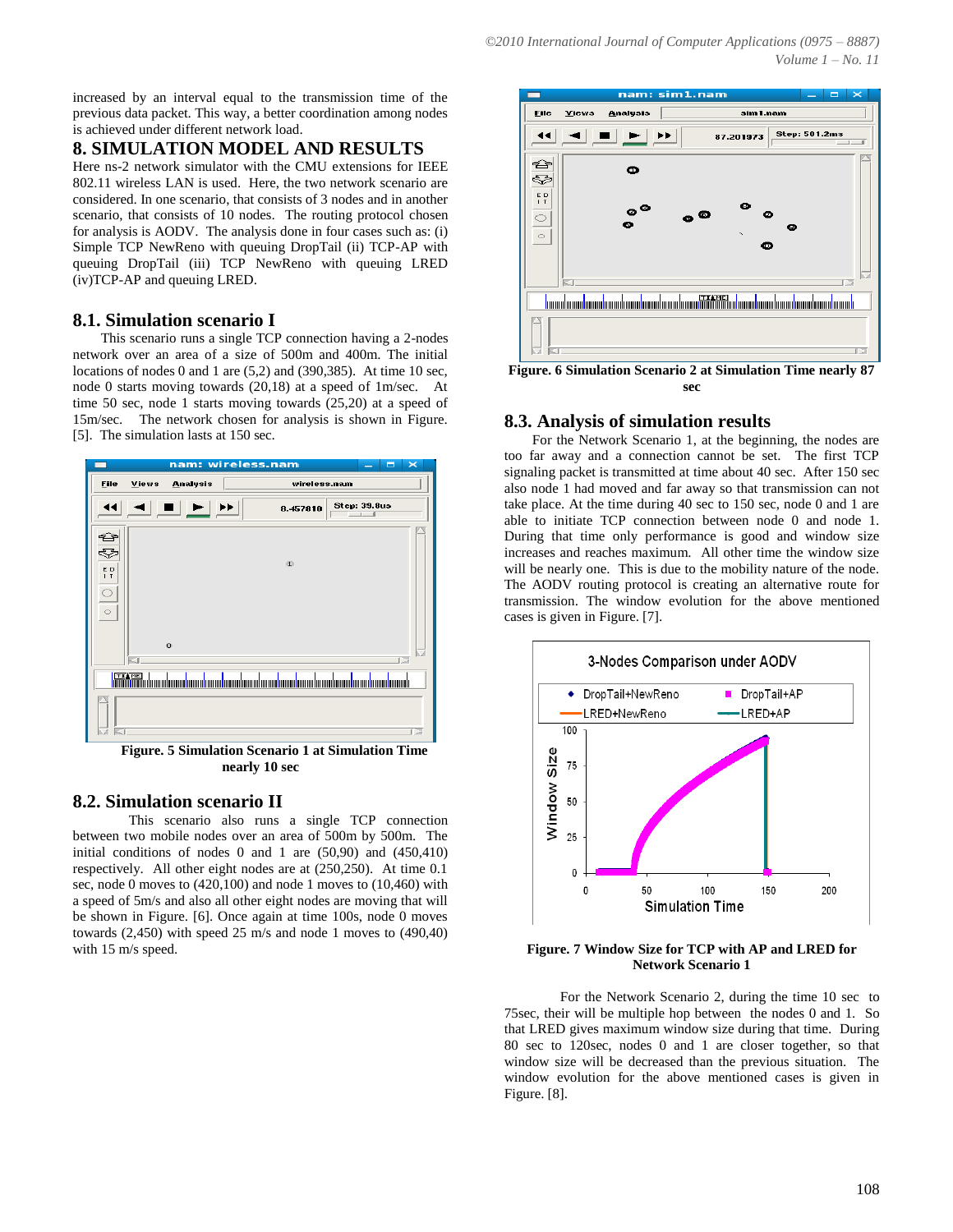

**Figure. 8 Window Size for TCP with AP and LRED for Network Scenario 2**

### **9. CONCLUSION**

TCP is a natural choice for reliable data delivery in these scenarios. This work systematically studies the impact of node mobility on TCP performance in wireless networks. Here when the destination node moved due to mobility, that impacts the performance of TCP. To gain more insight, proposed the two link layer techniques, LRED and Adaptive Pacing, which improve the window size of TCP flows by much better In this work only the window size is taken as the parameter for analysis. In future, Throughput, queuing delay and packet loss have to be considered. The performance of TCP-AP and LRED are better when the source and destination nodes are having multiple hops. Whereas when the nodes are close enough, the performance will be low compared to the previous case. TCP-AP and LRED are the techniques for solving Hidden and Exposed terminals in wireless networks. In addition to that channel errors and Energy Bandwidth tradeoff of the nodes have to be considered that is going to be implemented in Enhanced LRED.

#### **10. REFERENCES**

- [1] Sarma Vangala and Miguel A. Labrador "Performance of TCP over Wireless Networks with the Snoop Protocol" 27th Annual IEEE Conference on Volume , Issue , 6-8 Nov. 2002 Page(s): 600 – 601; DOI: 10.1109/LCN.2002.1181836
- [2] Hari Balakrishnan, Venkata N. Padmanabhan, Srinivasan Seshan and Randy H. Katz1 "A Comparison of Mechanisms for Improving TCP Performance over Wireless Links" ACM SIGCOMM Computer Communication Review Volume 26 , Issue 4 Pages: 256 - 269 Year of Publication: 1996 ISSN:0146-4833
- [3] R. Caceres and L. Iftode "Improving the Performance of Reliable Transport Protocols in Mobile Computing Environments" IEEE Journal on Selected Areas in Communications, Volume 13, Issue 5, Jun 1995 Page(s):850 - 857. Digital Object Identifier: 10.1109/49.391749
- [4] Xiang Chen, Hongqiang Zhai, Jianfeng Wang and Yuguang Fang, "A Survey on Improving TCP Performance over Wireless Networks" ACM Computing Surveys (CSUR) [archive](http://portal.acm.org/toc.cfm?id=J204&type=periodical&coll=GUIDE&dl=GUIDE&CFID=20648724&CFTOKEN=73633350) Volume 34 , Issue 3 (September 2002) Pages: 357 - 374 Year of Publication: 2002; DOI 10.1007/0-387-23808- 5\_23
- [5] R. Yavatkar and N. Bhagwat "Improving End-to-End Performance of TCP over Mobile Internetworks" [Mobile](http://ieeexplore.ieee.org/xpl/RecentCon.jsp?punumber=3875)  [Computing Systems and Applications, 1994. Proceedings.,](http://ieeexplore.ieee.org/xpl/RecentCon.jsp?punumber=3875)  Publication Date: 8-9 Dec 1994 On page(s): 146-152; Digital Object Identifier: 10.1109/MCSA.1994.513474
- [6] V. Bharghavan, "Performance Analysis of a Medium Access Protocol for Wireless Packet Networks," Wireless Networks Volume 10 , Issue 5 (September 2004) Pages: 519 - 529 Year of Publication: 2004 ISSN:1022-0038
- [7] Ibtissam El Khayat, Pierre Geurts, and Guy Leduc, "Improving TCP in wireless networks with an adaptive machine-learnt classifier of packet loss causes" Proceedings of the International Conference on Networking (Networking 2005) - May 2005 Pages 549-560 http://www.montefiore.ulg.ac.be/services/stochastic/pubs/200 5/EGL05, DOI: 10.1007/b136094
- [8] M. Gerla, R. Bagrodia, L. Zhang, K. Tang, and L. Wang, "TCP over Wireless Multihop Protocols: Simulation and Experiments," Proceedings of IEEE ICC'99, Vancouver, Canada, Jun. 1999 Volume: 2, On page(s): 1089-1094. Digital Object Identifier: 10.1109/ICC.1999.765450
- [9] Z. Fu, P.Zerfos, H. Luo, S. Lu, L. Zhang, M. Gerla, "The Impact of Multihop Wireless Channel on TCP Throughput and Loss", IEEE INFOCOM'03, San Francisco , March 2003 Volume: 3, On page(s): 1744- 1753
- [10] I. Ali, R. Gupta, S. Bansal, A. Misra, A. Razdan and R. Shorey, "Energy Efficiency and Throughput for TCP Traffic in Multi-Hop Wireless Networks," IEEE INFOCOM'02, New York, 2002 Volume: 1, On page(s): 210- 219, DOI: 10.1109/INFCOM.2002.101926
- [11] Xiang Chen, Hongqiang Zhai, Jianfeng Wang, and Yuguang Fang, "TCP performance over mobile ad-hoc networks", Proceedings of the 10th annual international conference on Mobile computing and networking Philadelphia, PA, USA SESSION: Ad-hoc networks Pages: 231 - 244 Year of Publication: 2004 ISBN:1-58113-868-7
- [12] Vicente E. Mujica V., Dorgham Sisalem Radu Popescu-Zeletin and Adam Wolisz, "TCP-Friendly Congestion Control over Wireless Networks", In Proc. Of European Wireless 2004, Barcelona Spain, February 2004. Digital Object Identifier: 10.1049/iet-com:20070284
- [13] M. Gerla, K. Tang, and R. Bagrodia, "TCP Performance in Wireless Multihop Networks," Proceedings of IEEE WMCSA'99, New Orleans, LA, Feb. 1999 Page: 41 ISBN:0-7695-0025-0
- [14] Saad Biaz Dai Yawen, "Enhancing Congestion Control for Wireless Links" ACM SIGCOMM' 2003 DOI: ieeecomputersociety.org/10.1109/ISCC.2004.1358551
- [15] A. DeSimone, M. C. Chuah, and O. C. Yue. "Throughput Performance of Transport-Layer Protocols over Wireless LANs" In *Proc. Globecom '93*, December 1993 Volume 1, 29 Nov-2 Dec 1993 Page(s):542 – 549; Digital Object Identifier: 10.1109/GLOCOM.1993.318140